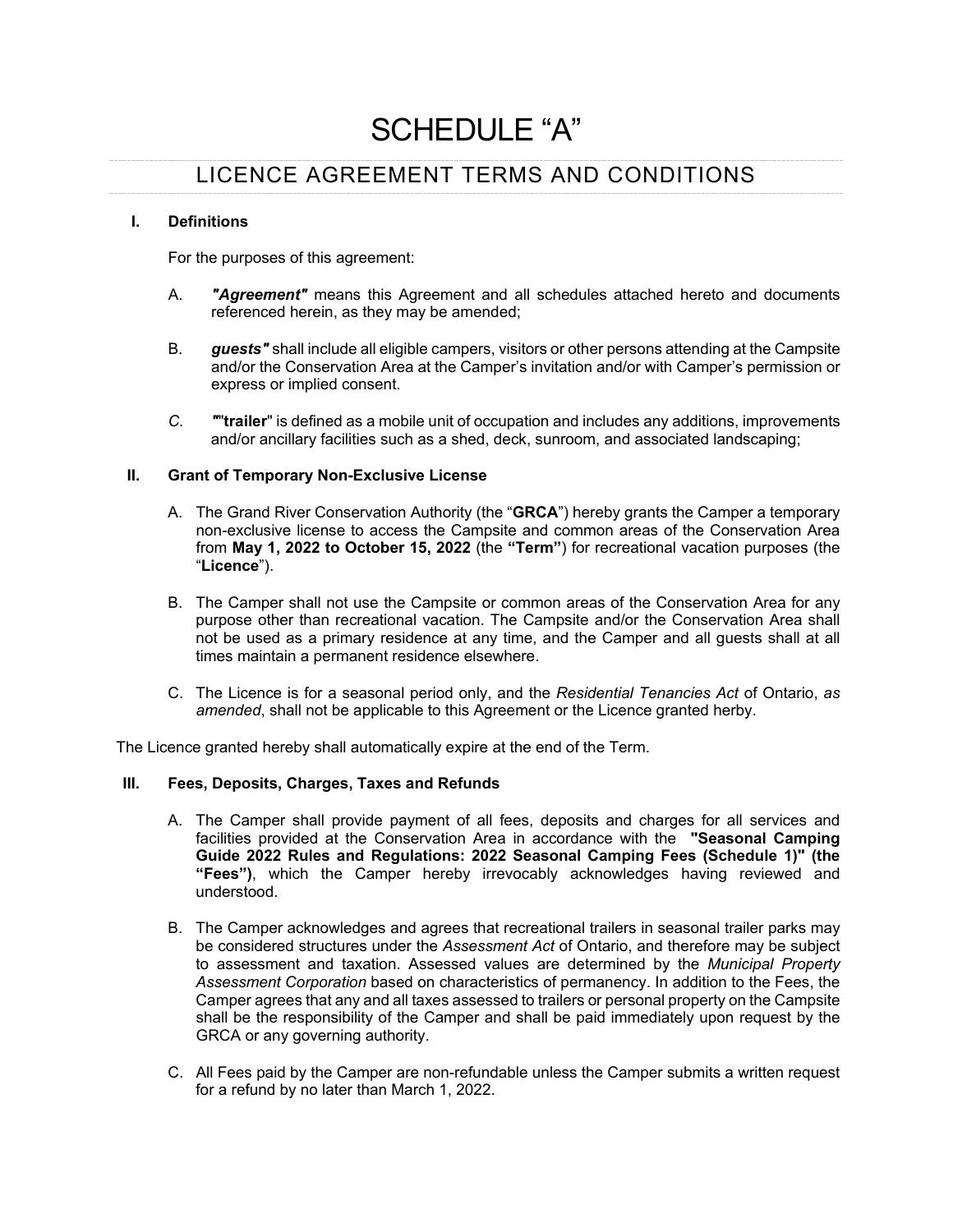- D. Any security or other deposits submitted by the Camper, if any, will be held in a non-interestbearing account.
- E. The Camper shall not be entitled to any refund of the Fees or taxes paid if, during the Term, the Camper or any guests are unable to access the Campsite or any common areas of the Conservation Area as a result of any utility failure, inclement weather, road works, Act(s) of God, flood, fire damage, water damage, electrical damage, acts of war, protests, civil insurrection or unrest, Government Orders, pandemics, epidemics or any other events or occurrences beyond the reasonable control of the GRCA.

# **IV. GRCA Rights and Control**

- A. Subject only to the express terms contained in this Agreement, the GRCA shall retain full and absolute control of the Campsite and Conservation Area such that, *without limitation*, it may, at its sole and unfettered discretion, have the right and ability to:
	- a. operate, manage and otherwise deal with the Campsite and Conservation Area in any manner it deems necessary;
	- b. make additions to, subtractions from, or change, alter, or relocate any part of the Conservation Area or Campsite;
	- c. erect such buildings and structures and make such alterations to the Conservation Area as the GRCA deems fit;
	- d. access the Campsite, shed or other facilities for maintenance, operations, servicing, development and security purposes;
	- e. access or enter into any portion of the Conservation Area and Campsite to undertake any work or alterations as it believes necessary or reasonably required; and/or
	- f. require that the Camper and all guests relocate to a different campsite.

#### **V. Camper Obligations**

- A. The Camper shall comply and shall ensure that all guests comply with all applicable GRCA, municipal, provincial and/or federal laws, by-laws, rules, regulations, Orders and guidelines including, *without limitation*:
	- a. "Seasonal Camping Guide 2022: Rules and Regulations" (the *"Rules")*; and
	- b. all rules, regulations, guidelines, and Orders made under the *Conservation Authorities Act* of Ontario.
- B. The Camper acknowledges and agrees that the Rules may, at any time and from time to time, be modified or amended by the GRCA at its sole and unfettered discretion.
- C. The Camper acknowledges and agrees that the GRCA's management and staff (*including but not limited to the Area Superintendent*) are responsible for the interpretation and enforcement of the Rules.
- D. The Camper shall take all necessary steps to ensure that the Campsite, Conservation Area and surrounding areas are not damaged, destroyed, or vandalized during the Camper's use. The Camper shall, at its sole expense, repair and remediate any and all damage, destruction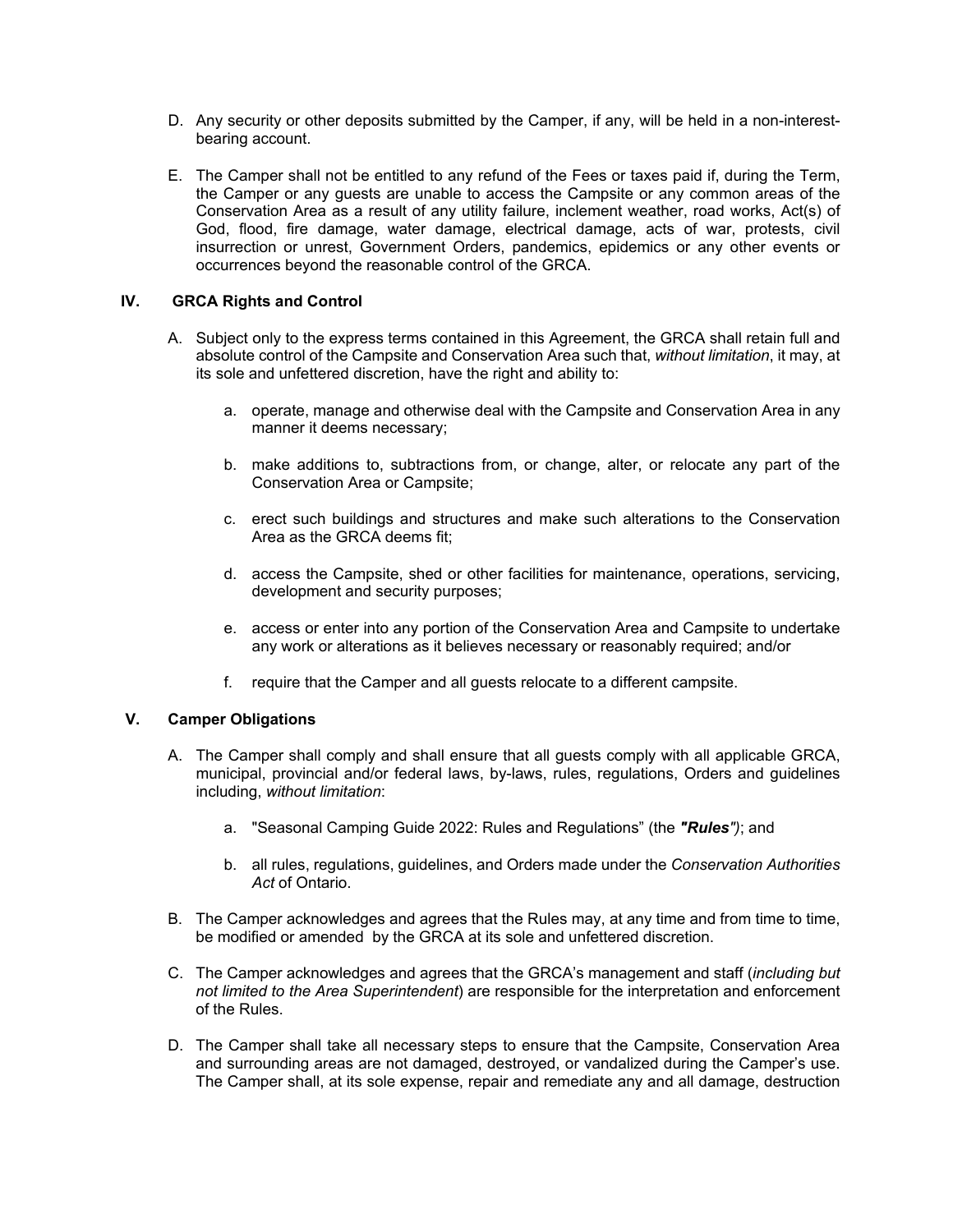or vandalization of/to the Campsite, the Conservation Area and/or surrounding areas caused by any careless, willful or negligent actions or omissions of the Camper or any guests.

- E. The Camper shall ensure that the Campsite and Conservation Area are kept in a clean, tidy, and broom swept condition. The Camper shall ensure that all garbage produced or accumulated as a result of or on account of its use of the Campsite and/or Conservation Area is collected and properly disposed of. The Camper Shall not bring outside garbage onto the Conservation Area, and no outside garbage shall be disposed of at GRCA disposal sites.
- F. Any trees or shrubs planted upon the Conservation Area shall become the property of the GRCA and shall not be removed from the Campsite by anyone other than the GRCA.

# **VI. Default, Termination, and Expiration**

- A. In addition to any and all rights and remedies conferred to the GRCA under this Agreement and under the laws of the Province of Ontario and Canada, the GRCA may, upon providing the Camper with **twenty-four (24) hours' notice**, terminate the Licence if the GRCA, at its sole and unfettered discretion, concludes that:
	- a. The Campsite has been abandoned;
	- b. The Camper has failed to pay the Fees or any taxes as required;
	- c. The Camper and/or any guests have failed to comply with the Rules; or
	- d. The Camper and/or any guests have breached or defaulted on any term or provision of this Agreement and the Licence granted hereby.
- B. Upon termination or expiration of the Licence, the GRCA shall be entitled to:
	- a. re-enter and repossess the Campsite; and/or
	- b. have the Camper and any guests immediately removed from the Conservation Area.
- C. If the Licence is terminated as a result of the Camper's or any guests' breach of any term or provision contained in this Agreement, the GRCA may immediately, at its sole and unfettered discretion, indefinitely bar the Camper and/or any guests from the Conservation Area.
- D. Notwithstanding any provision contained in this Agreement, if the Licence is terminated by the GRCA as a result of the Camper's default or breach hereof, the Camper shall not be entitled to any refund of the Fees or taxes paid.
- E. Unless otherwise expressly agreed to by the GRCA in writing, upon the expiry of the Licence or upon earlier termination of the Licence granted hereby, the Camper shall immediately, at its sole cost and expense, remove from the Conservation Area all trailers, improvements, vehicles and other items and personal property belonging to the Camper or any guests, and shall, at its sole cost and expense, repair any and all damage caused to the Campsite or the Conservation Area by such trailers, improvements, vehicles and other items or by the removal thereof.
- F. If, upon expiry or termination of the Licence, the Camper fails to immediately remove from the Conservation Area all trailers, improvements, vehicles and other items and personal property belonging to the Camper or any guests, the Camper agrees that: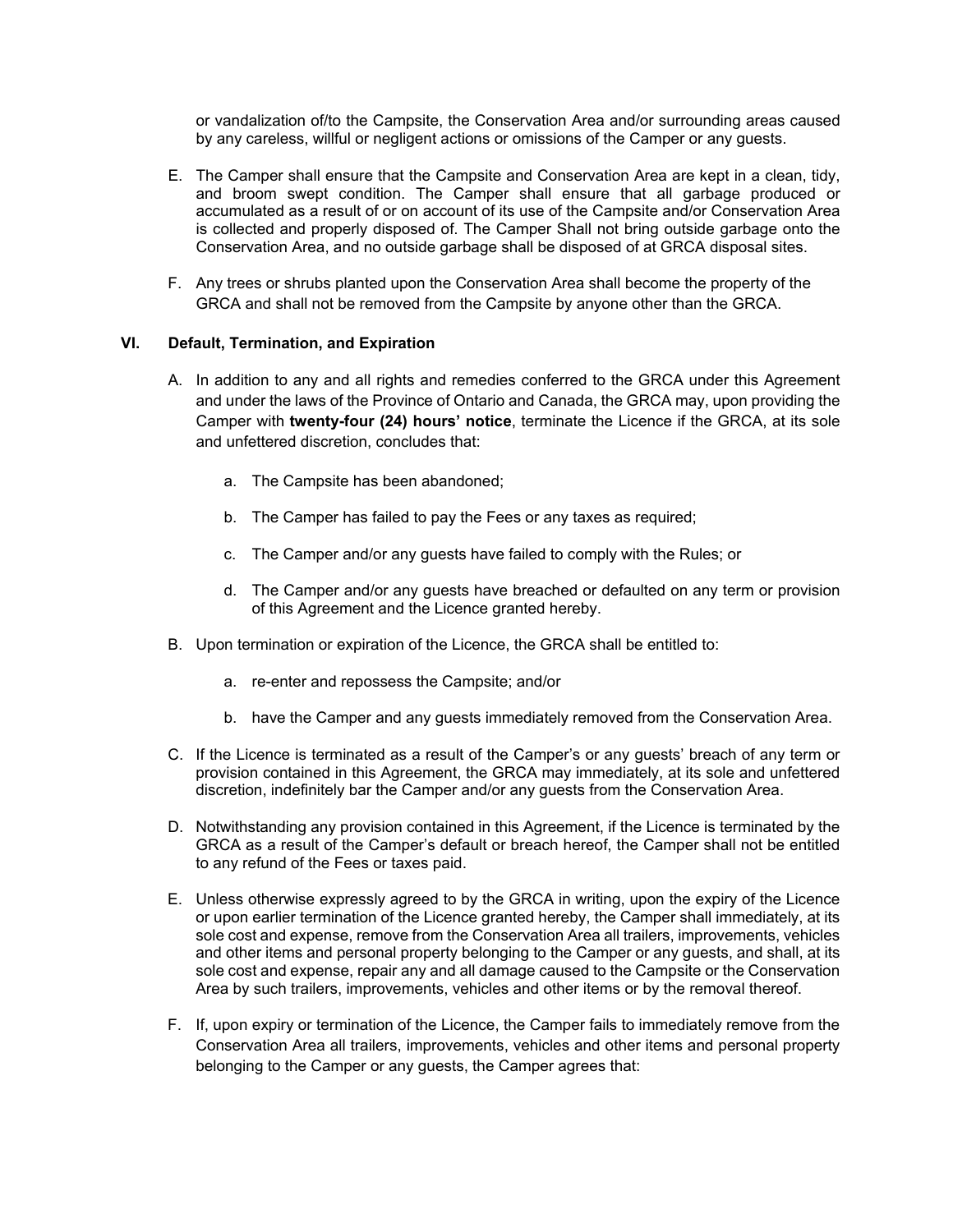- a. each trailer, vehicle and other goods or property of the Camper and guests remaining on the Campsite or located elsewhere on the Conservation Area shall be deemed to be an "*article*" as defined in the *Repair and Storage Liens Act* of Ontario (hereinafter referred to as the "*RSLA*", which shall include all amendments and its successor legislation) and the GRCA shall be deemed to be a "*store*r" and a "*lien claimant*" under the *RSLA* with respect to same;
- b. each trailer, vehicle and other goods or property of the Camper remaining on the Campsite or located elsewhere in the Conservation Area may be removed by the GRCA to whatever location the GRCA deems appropriate, and the GRCA in such removal and storage shall not be liable for any loss or damage thereby occasioned;
- c. the Camper shall be responsible for any and all storage costs and moving costs incurred, together with any outstanding fees or charges or any other monies due under this Agreement; and
- d. the GRCA may recover such costs, fees, charges or other monies owing in accordance with the provisions of the *RSLA*.

# **VII. Maintenance, Insurance, Liability and Indemnity**

- A. During the Term of the Licence, the Camper shall maintain, in full force and effect, general liability and property damage insurance with coverage of no less than **Two Million (\$2,000,000.00) Dollars** per occurrence and in aggregate. Such insurance shall be to the satisfaction of the GRCA and must:
	- a. During the Term of the Licence, the Camper shall maintain, in full force and effect, general liability and property damage in the form of homeowners, tenant , condo or RV insurance with personal liability coverage and a minimum of no less than **Two Million (\$2,000,000.00) Dollars** per occurrence and in aggregate. Such insurance shall be to the satisfaction of the GRCA and must list the trailer's model, make and year.
	- b. Upon request of the GRCA, the Camper shall produce proof of such insurance to the GRCA for its review and approval.
	- c. Contain a provision which will require that the insurer provide the GRCA with **thirty (30) days** prior notice of any cancellation, non-renewal or material change in coverage, terms or conditions.

Upon request of the GRCA, the Camper shall produce proof of such insurance to the GRCA for its review and approval.

**B. The GRCA shall not be liable for any loss, injury or damage to persons or property resulting from use, occupation or such being on or about the Campsite or the Conservation Area, whether,** *without limitation***, such loss injury or damage is caused by fire, smoke, theft, collision, burglary, the condition or arrangement of any electrical wiring connection or fixture, conditions due to the weather such as rain, snow or ice, or for any cause whatsoever. The Camper agrees that the use and occupation of the Campsite, the Conservation Area or its facilities is solely at the risk of the Camper and guests. Without limiting the generality of the foregoing, the GRCA shall not be liable for events beyond the GRCA's control which may interfere with the Camper's use or**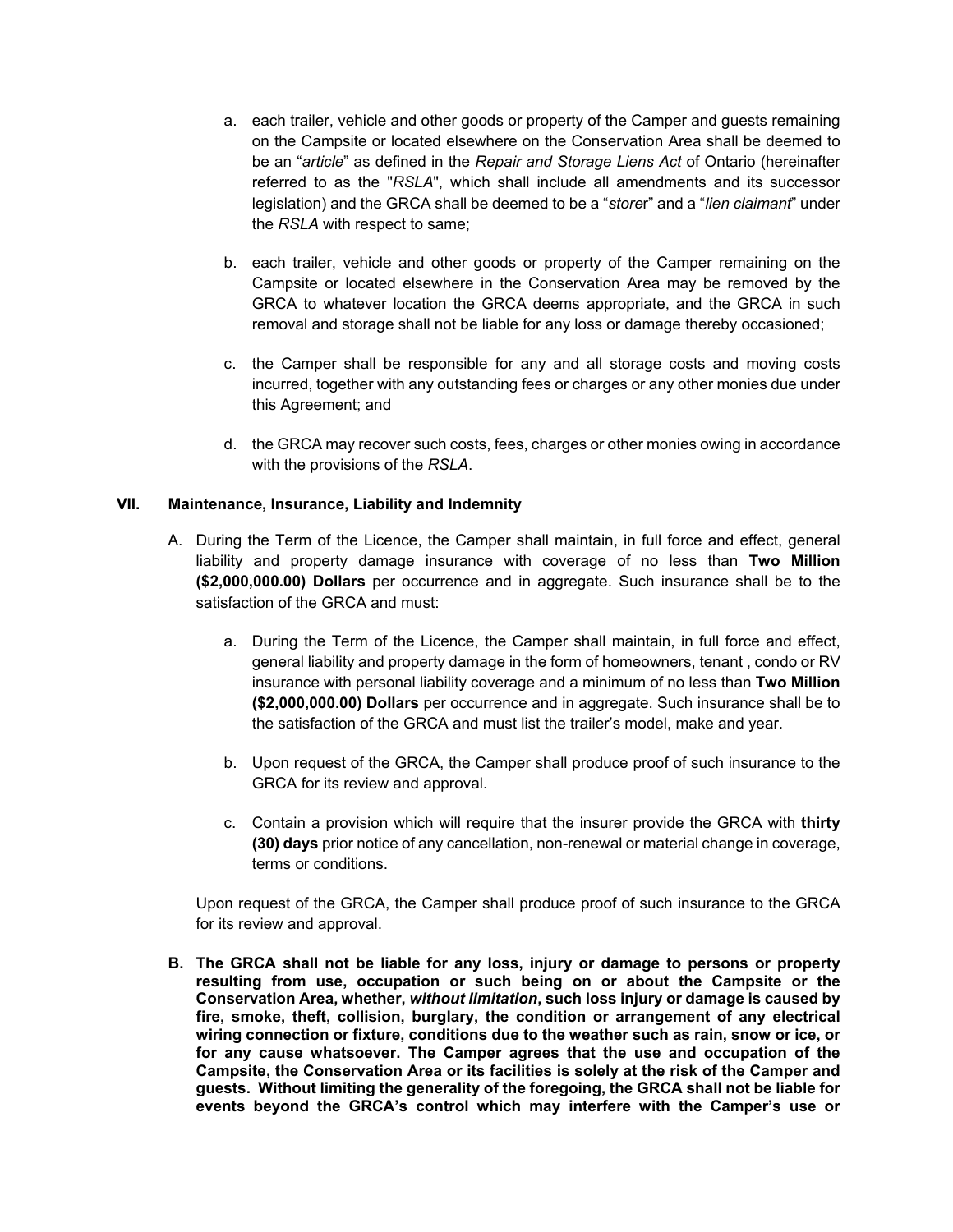**occupancy of the Campsite or the Conservation Area, including but not limited to acts of God, acts of governmental agencies, fire, strikes, war, pandemics, epidemics, inclement weather or noise from nearby construction sites.**

**C. The Camper HEREBY RELEASES, REMISES, RELEASES, WAIVES AND FOREVER DISCHARGES the GRCA and its officers, directors, employees, agents, servants, successors and assigns, OF AND FROM ALL claims, demands, damages, costs, expenses, actions and causes of action, whether in law or equity, in respect of death, injury, loss or damages HOWSOEVER CAUSED arising or to arise by reason of occupation or use of the Campsite and/or the Conservation Area or otherwise, whether prior to, during or subsequent to this Agreement, AND NOTWITHSTANDING that the same may have been contributed to or occasioned by the negligence of any of the aforesaid. The Camper further undertakes to indemnify all of the aforesaid from and against any and all liability incurred by any or all of them arising as a result of or in any way connected with this Agreement, the Licence and the use and occupation of the Campsite or the Conservation Area by the Camper and/or any guests.** 

#### **VIII. General**

A. All notices to be delivered by the Camper to the GRCA under this Agreement shall be delivered personally or sent by registered mail to the following address:

#### **Grand River Conservation Authority**

400 Clyde Road, PO Box 729

Cambridge, Ontario, N1R 5W6.

- B. All notices to be delivered by the GRCA to the Camper under this Agreement shall be delivered personally or sent by registered mail to the address provided above.
- C. Notice of a change in address of the GRCA or the Camper shall be communicated to the other party in writing by way of registered mail.
- D. Any notice sent by registered mail under the terms of this Agreement is deemed to have been received **five (5) working days** after it was posted.
- E. This Agreement contains the entire agreement and understanding among the parties hereto with respect to the subject matter hereof, and supersedes all prior and contemporaneous agreements, understandings, inducements and conditions, express or implied, oral or written, of any nature whatsoever with respect to the subject matter hereof.
- F. In this Agreement, unless the context otherwise requires, words importing the singular include the plural and vice versa and words importing gender include all genders.
- G. This Agreement shall be binding upon the heirs, executors, administrators, successors and assigns of the parties hereto, if so permitted.
- H. Nothing in this Agreement shall limit or be interpreted to limit or prejudice any rights or remedies available to the GRCA at law or in equity.